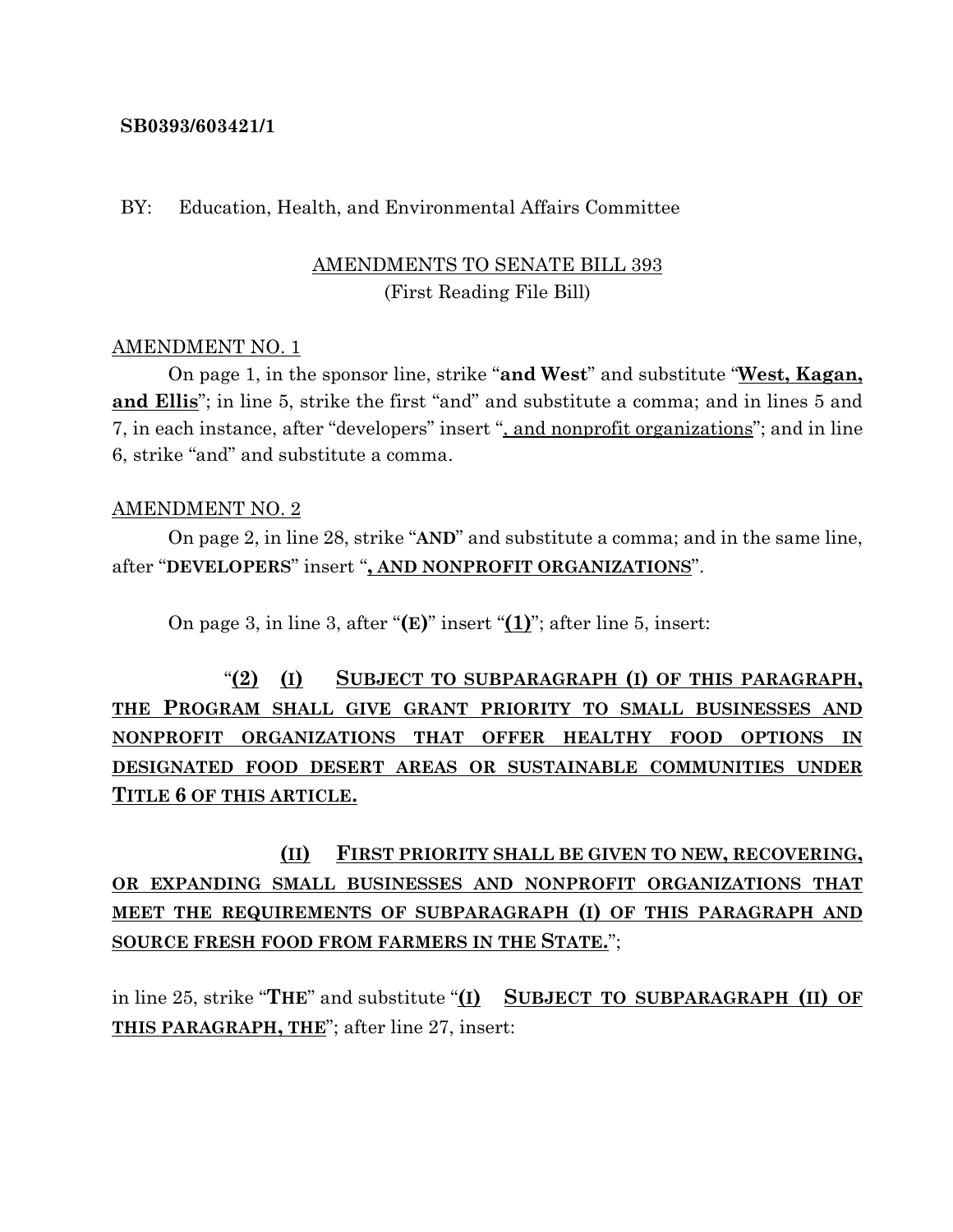**SB0393/603421/01 Education, Health, and Environmental Affairs Committee Amendments to SB 393 Page 2 of 3**

"**(II) 1. THE PROGRAM MAY AWARD AN ELIGIBLE SMALL BUSINESS OR NONPROFIT ORGANIZATION THAT OFFERS HEALTHY FOOD OPTIONS IN DESIGNATED FOOD DESERT AREAS OR SUSTAINABLE COMMUNITIES UNDER TITLE 6 OF THIS ARTICLE A RENTAL GRANT NOT EXCEEDING \$2,500 FOR EACH MONTH FOR A PERIOD NOT EXCEEDING 5 YEARS.**

# **2. A SMALL BUSINESS OR NONPROFIT ORGANIZATION AWARDED A GRANT UNDER SUBSUBPARAGRAPH 1 OF THIS SUBPARAGRAPH MAY SUBMIT AN APPLICATION TO RENEW THE RENTAL GRANT.**";

in line 5, after "**BUSINESSES**" insert "**AND NONPROFIT ORGANIZATIONS**"; and in line 17, after "**BUSINESSES**" insert "**OR NONPROFIT ORGANIZATIONS**".

On page 3 in lines 6, 9, 13, 19, 20, 22, 23, 25, 30, and 31, and on page 4 in lines 3, 11, and 17, in each instance, after "**BUSINESS**" insert "**OR NONPROFIT ORGANIZATION**".

On page 4, in lines 1 and 5, in each instance, after the first "**BUSINESS**" insert "**OR NONPROFIT ORGANIZATION**"; in line 16, strike "**OR**"; in line 18, after "**PARAGRAPH**" insert "**; OR**

# **(III) A PERIOD NOT EXCEEDING 5 YEARS FOR A SMALL BUSINESS OR NONPROFIT ORGANIZATION THAT OFFERS HEALTHY FOOD OPTIONS IN DESIGNATED FOOD DESERT AREAS OR SUSTAINABLE COMMUNITIES UNDER TITLE 6 OF THIS ARTICLE.**

**(5) A SMALL BUSINESS OR NONPROFIT ORGANIZATION AWARDED A GRANT UNDER PARAGRAPH (4)(III) OF THIS SUBSECTION MAY SUBMIT AN APPLICATION TO RENEW THE BUSINESS OPERATIONS GRANT**";